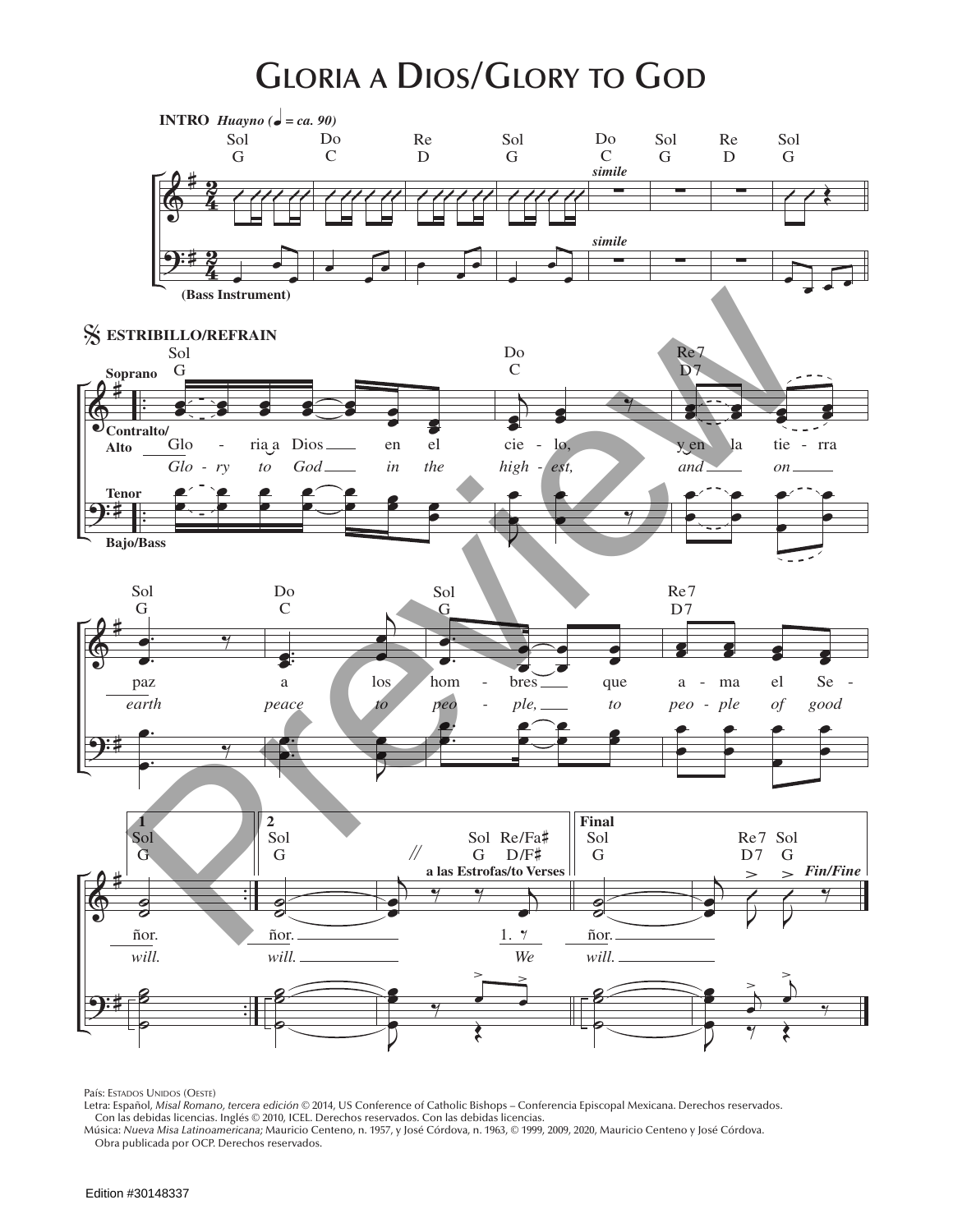

\*El Estribillo se puede repetir después de cada Estrofa. O bien, después de cantar el Estribillo la primera vez, se puede omitir, cantando las Estrofas de principio a fin terminando con la Estrofa 4 y el amén.

\*For a responsorial setting of the "Glory to God," sing as written. For a through-composed setting, omit the Refrain between each Verse and finish with the amen after Verse 4.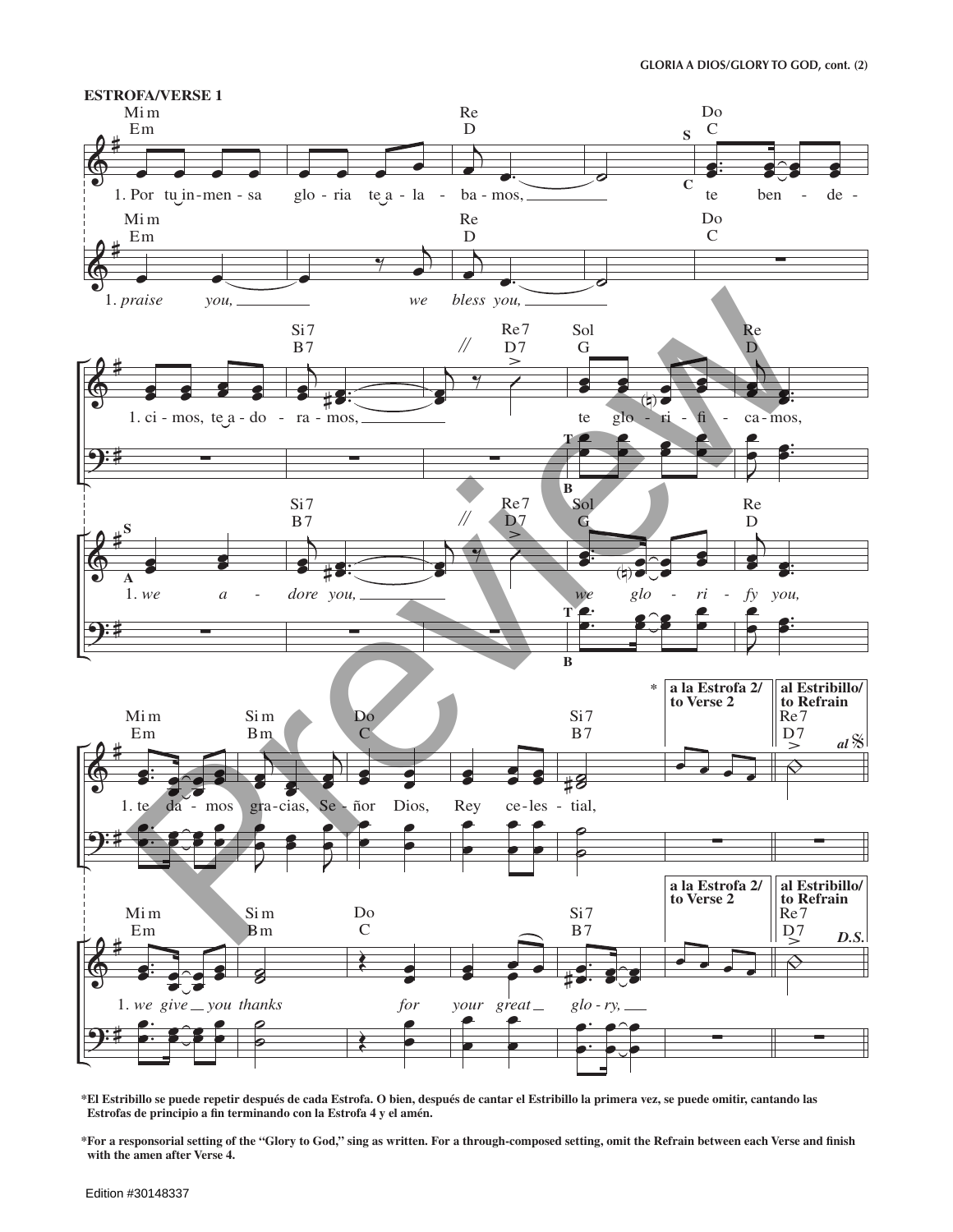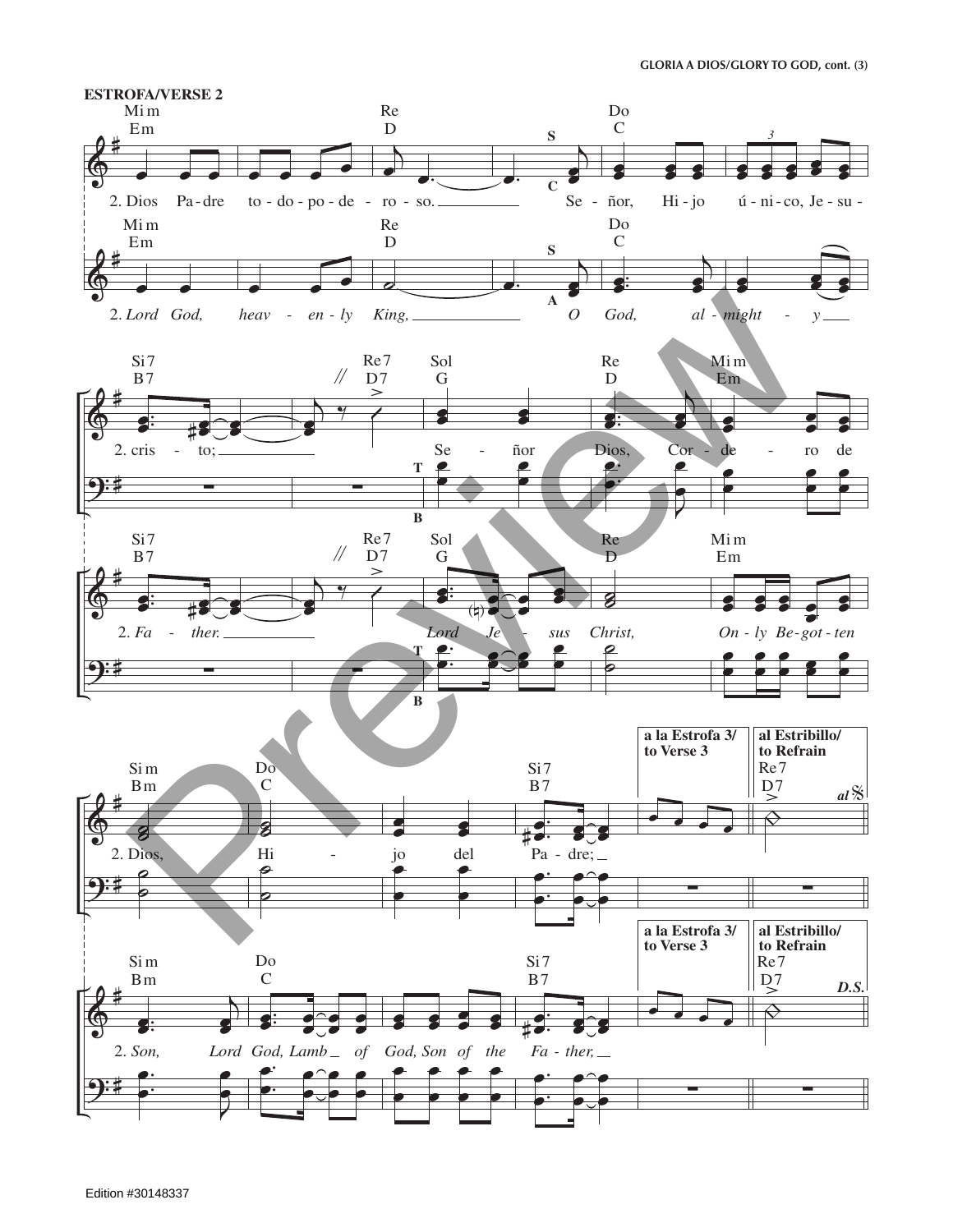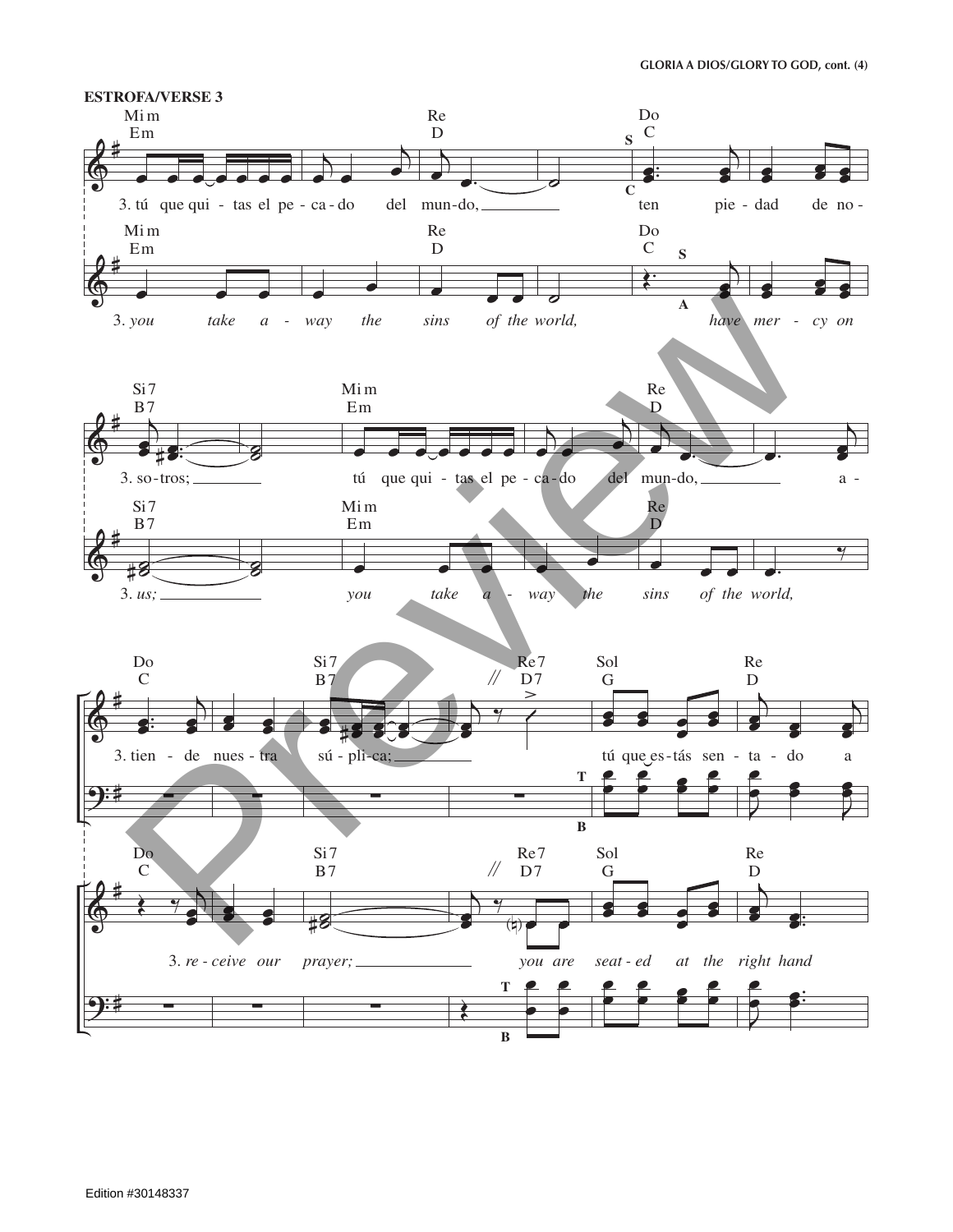